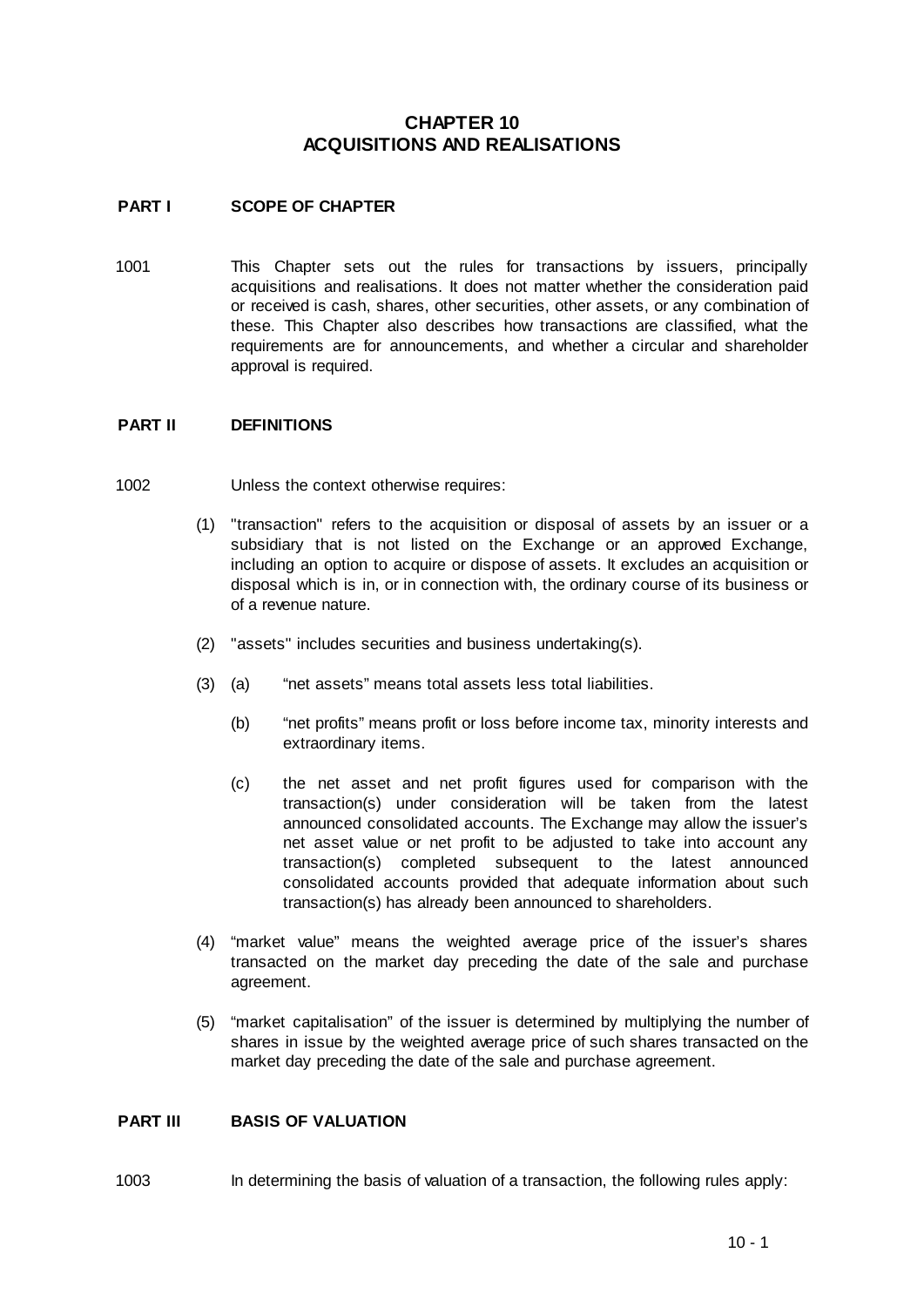- (1) In any acquisition or disposal of shares, the value will be assessed by reference to:
	- (a) in the case of unlisted shares, the net asset value represented by such shares; and
	- (b) in the case of listed shares, the market value represented by such shares.
- (2) In any acquisition or disposal of assets other than shares, the value will be assessed by reference to the book value of the assets or, if a valuation has been carried out for the purpose of the acquisition or disposal, the market value of the assets.
- (3) Where the consideration is in the form of shares, the value of the consideration shall be determined by reference either to the market value of such shares or the net asset value represented by such shares, whichever is higher.

## **PART IV CLASSIFICATION OF TRANSACTIONS**

- 1004 Transactions are classified into the following categories:
	- (a) non-discloseable transactions;
	- (b) discloseable transactions;
	- (c) major transactions; and
	- (d) very substantial acquisitions or reverse takeovers.
- 1005 In determining whether a transaction falls into category (a), (b), (c) or (d) of Rule 1004, the sponsor may aggregate separate transactions completed within the last 12 months and treat them as if they were one transaction. The Exchange retains the discretion to determine whether the aggregation was correctly applied, and/or to direct the sponsor to aggregate other transactions.
- 1006 A transaction may fall into category (a), (b), (c) or (d) of Rule 1004 depending on the size of the relative figures computed on the following bases:
	- (a) The net asset value of the assets to be disposed of, compared with the group's net asset value. This basis is not applicable to an acquisition of assets.
	- (b) The net profits attributable to the assets acquired or disposed of, compared with the group's net profits.
	- (c) The aggregate value of the consideration given or received, compared with the issuer's market capitalisation based on the total number of issued shares excluding treasury shares.
	- (d) The number of equity securities issued by the issuer as consideration for an acquisition, compared with the number of equity securities previously in issue.
	- (e) The aggregate volume or amount of proved and probable reserves to be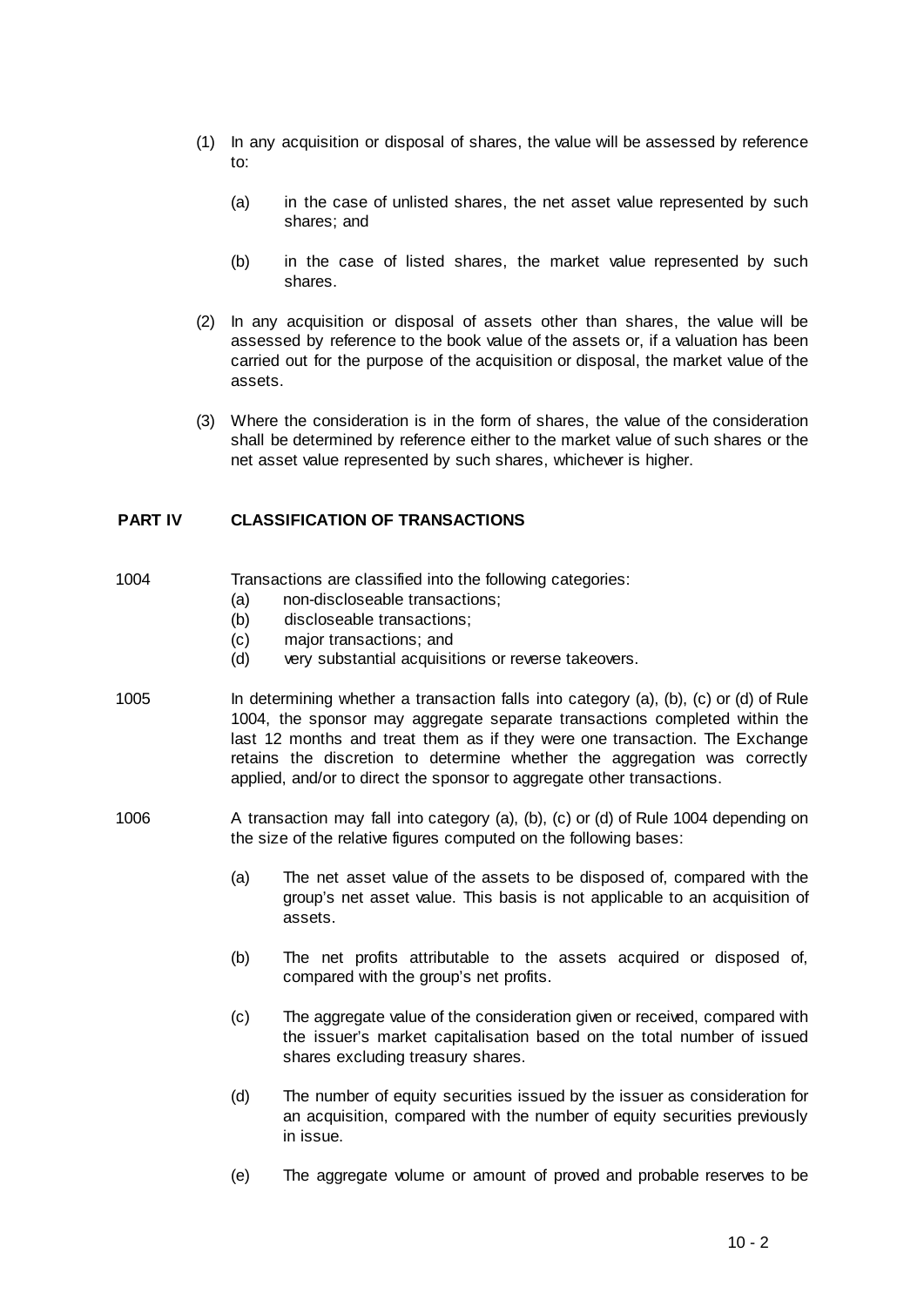disposed of, compared with the aggregate of the group's proved and probable reserves. This basis is applicable to a disposal of mineral, oil or gas assets by a mineral, oil and gas company, but not to an acquisition of such assets.

- 1007 (1) If any of the relative figures computed pursuant to Rule 1006 is a negative figure, this Chapter may still be applicable to the transaction at the discretion of the Exchange. The sponsor should consult the Exchange.
	- (2) Where the disposal of an issuer's interest in a subsidiary is undertaken in conjunction with an issue of shares by that subsidiary, the relative figures in Rule 1006 must be computed based on the disposal and the issue of shares.

## **PART V NON-DISCLOSEABLE TRANSACTIONS**

- 1008 (1) Unless Rule 703, 905 or 1009 applies, no announcement of the transaction is required if all of the relative figures computed on the bases set out in Rule 1006 amount to 5% or less.
	- (2) However, if the issuer wishes to announce the transaction, the announcement must include:
		- (a) details of the consideration as required in Rule 1010(3); and
		- (b) the value of assets acquired or disposed of as required in Rule 1010(5).
- 1009 If the consideration is satisfied wholly or partly in securities for which listing is being sought, the issuer must announce the transaction as soon as possible after the terms have been agreed, stating the information set out in Part VI.

#### **PART VI DISCLOSEABLE TRANSACTIONS**

- 1010 Where any of the relative figures computed on the bases set out in Rule 1006 exceeds 5%, an issuer must, after terms have been agreed, immediately announce the following:
	- (1) Particulars of the assets acquired or disposed of, including the name of any company or business, where applicable.
	- (2) A description of the trade carried on, if any.
	- (3) The aggregate value of the consideration, stating the factors taken into account in arriving at it and how it will be satisfied, including the terms of payment.
	- (4) Whether there are any material conditions attaching to the transaction including a put, call or other option and details thereof.
	- (5) The value (book value, net tangible asset value and the latest available open market value) of the assets being acquired or disposed of, and in respect of the latest available valuation, the value placed on the assets, the party who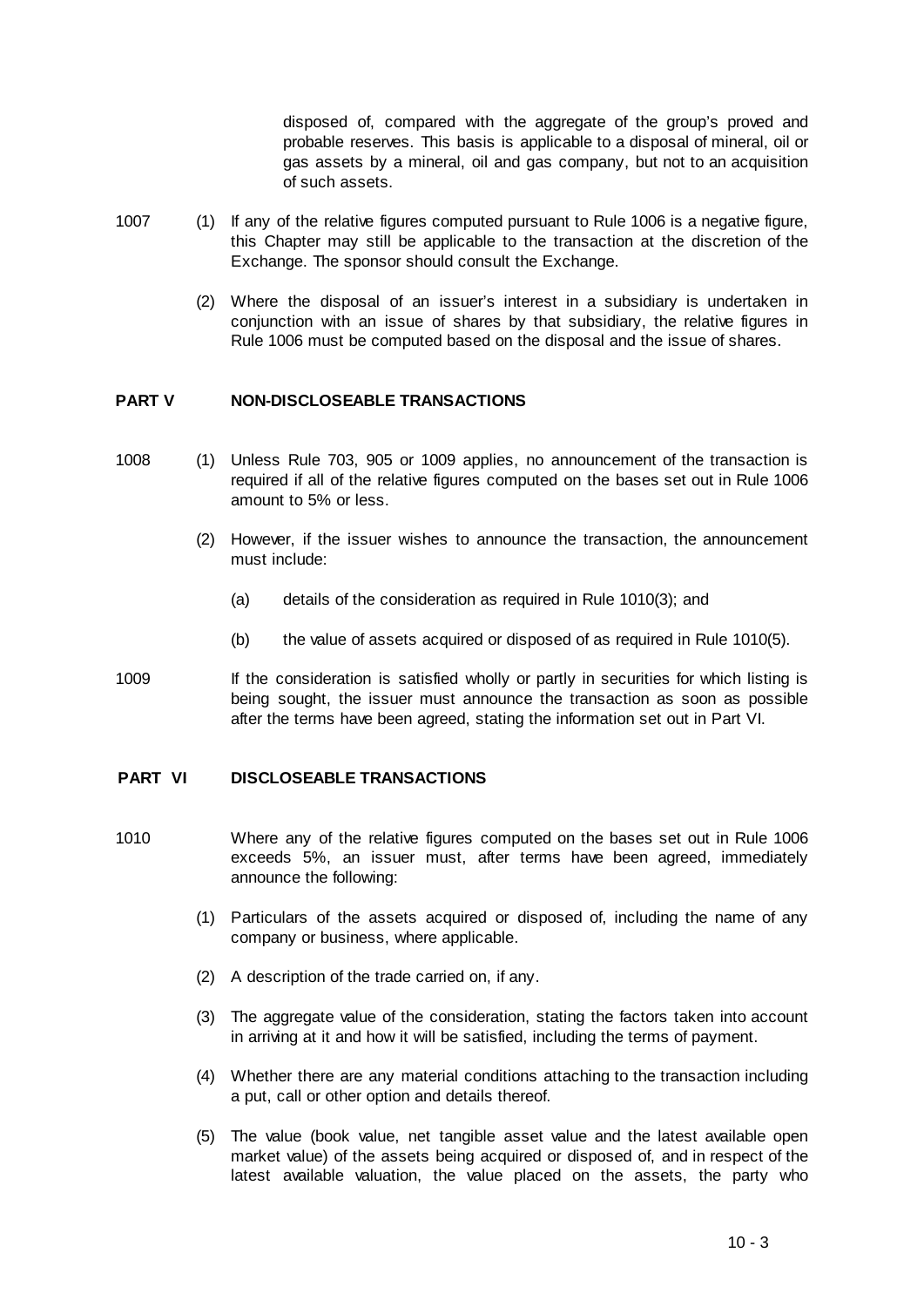commissioned the valuation and the basis and date of such valuation.

- (6) In the case of a disposal, the excess or deficit of the proceeds over the book value, and the intended use of the sale proceeds. In the case of an acquisition, the source(s) of funds for the acquisition.
- (7) The net profits attributable to the assets being acquired or disposed of. In the case of a disposal, the amount of any gain or loss on disposal.
- (8) The effect of the transaction on the net tangible assets per share of the issuer for the most recently completed financial year, assuming that the transaction had been effected at the end of that financial year.
- (9) The effect of the transaction on the earnings per share of the issuer for the most recently completed financial year, assuming that the transaction had been effected at the beginning of that financial year.
- (10) The rationale for the transaction including the benefits which are expected to accrue to the issuer as a result of the transaction.
- (11) Whether any director or controlling shareholder has any interest, direct or indirect, in the transaction and the nature of such interests.
- (12) Details of any service contracts of the directors proposed to be appointed to the issuer in connection with the transaction.
- (13) The relative figures that were computed on the bases set out in Rule 1006.
- 1011 Where a sale and purchase agreement is entered into, or a valuation is conducted on the assets to be acquired, the issuer must include a statement in the announcement that a copy of the relevant agreement, or valuation, report is available for inspection during normal business hours at the issuer's registered office for 3 months from the date of the announcement.
- 1012 Where the announcement in Rule 1010 contains a profit forecast, which may include any statement which quantifies the anticipated level of future profits, the issuer must announce the following additional information:
	- (a) Details of the principal assumptions including commercial assumptions upon which the forecast is based.
	- (b) Confirmation from the issuer's auditors that they have reviewed the bases and assumptions, accounting policies and calculations for the forecast, and setting out their report on the bases, assumptions, policies and calculations.
	- (c) A report from the issuer's financial adviser, if one is appointed, confirming that it is satisfied that the forecast has been stated by the directors after due and careful enquiry. If no such adviser has been appointed in connection with the transaction, the issuer must submit a letter to the sponsor from the board of directors confirming that the forecast has been made by them after due and careful enquiry.
- 1013 (1) Where an issuer enters into a discloseable transaction, a major transaction, a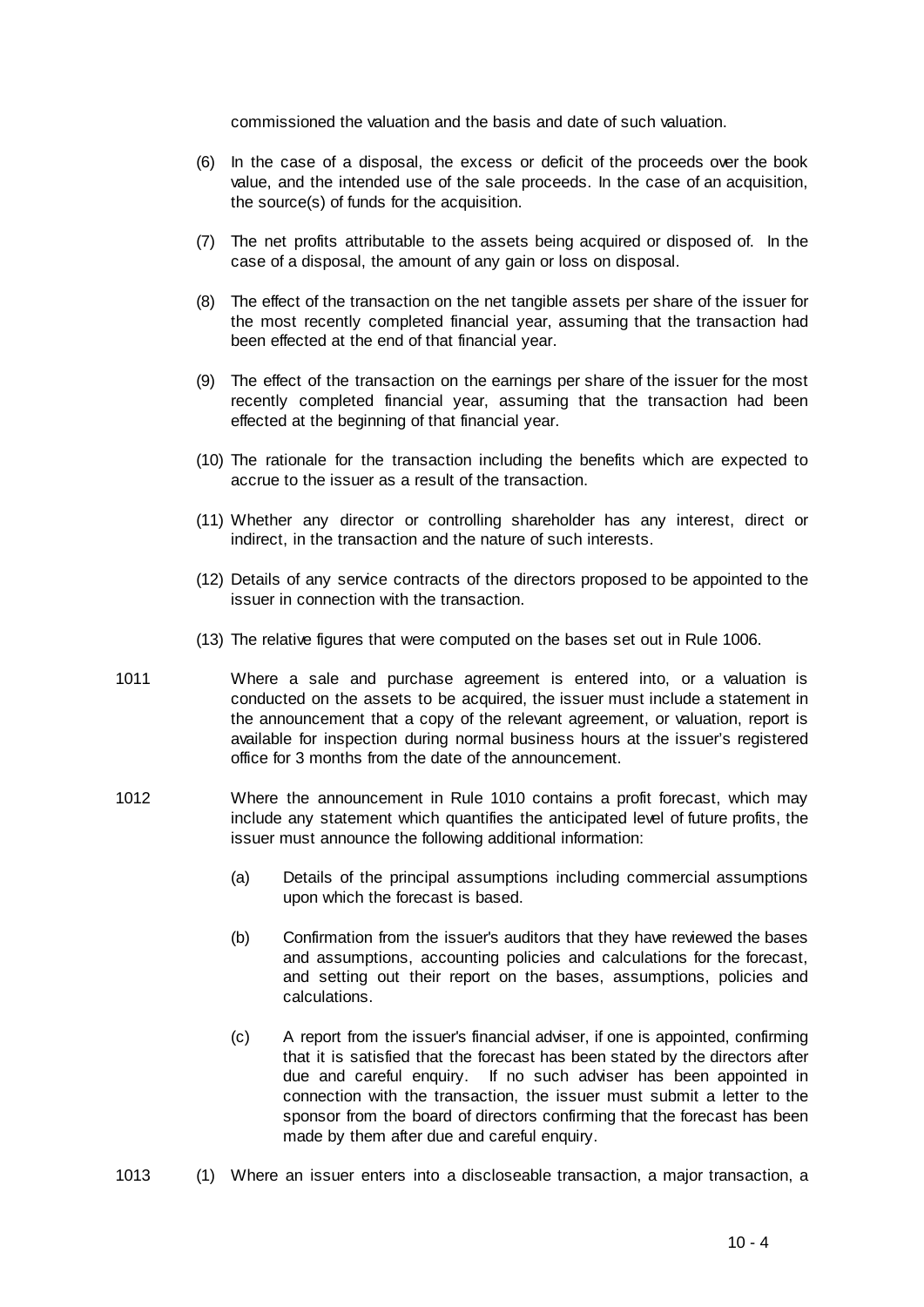very substantial acquisition or a reverse takeover and accepts a profit guarantee or a profit forecast (or any covenant which quantifies the anticipated level of future profits) from a vendor of assets / business, the issuer's announcement in Rule 1010 must contain information on the profit guarantee or the profit forecast, including the following:

- (a) The views of the board of directors of the issuer in accepting the profit guarantee or the profit forecast and the factors taken into consideration and basis for such a view;
- (b) The principal assumptions including commercial bases and assumptions upon which the quantum of profit guarantee or the profit forecast is based;
- (c) The manner and amount of compensation to be paid by the vendor in the event that the profit guarantee or the profit forecast is not met and the conditions precedent, if any, and the detailed basis for such a compensation; and
- (d) The safeguards put in place (such as the use of a banker's guarantee) to ensure the issuer's right of recourse in the event that the profit guarantee or the profit forecast is not met, if any.

For the avoidance of doubt, the term "profit guarantee" can only be used for transactions where the vendor will compensate the issuer in cash for any shortfall in the level of profits when it provides a quantifiable anticipated level of future profits.

- (2) With reference to Rule 1013(1), where the transaction is a major transaction, a very substantial acquisition or a reverse takeover, the shareholders' circular must contain the information in Rule 1013(1) and the following:
	- (a) A confirmation from the auditors of the business / assets to be acquired that they have reviewed the bases and assumptions, accounting policies and calculations for the profit guarantee or the profit forecast, and their opinion on the bases, assumptions, policies and calculations; and
	- (b) A statement by the financial advisor to the issuer as to whether or not they are of the view that the transaction is on normal commercial terms and is not prejudicial to the interest of the issuer and its shareholders.
- (3) (a) Where the profit guarantee or the profit forecast has been met, the issuer should immediately announce this via SGXNET. Where the profit guarantee or the profit forecast has not been met, the issuer should immediately announce via SGXNET the following:
	- (i) the variance between the profit guarantee or the profit forecast and the actual profit, and the reason for the variance;
	- (ii) any variation of the rights of the issuer; and
	- (iii) the possible course(s) of action by the issuer to protect the interests of the shareholders of the issuer, if any. Notwithstanding this, the issuer must provide timely updates on the specific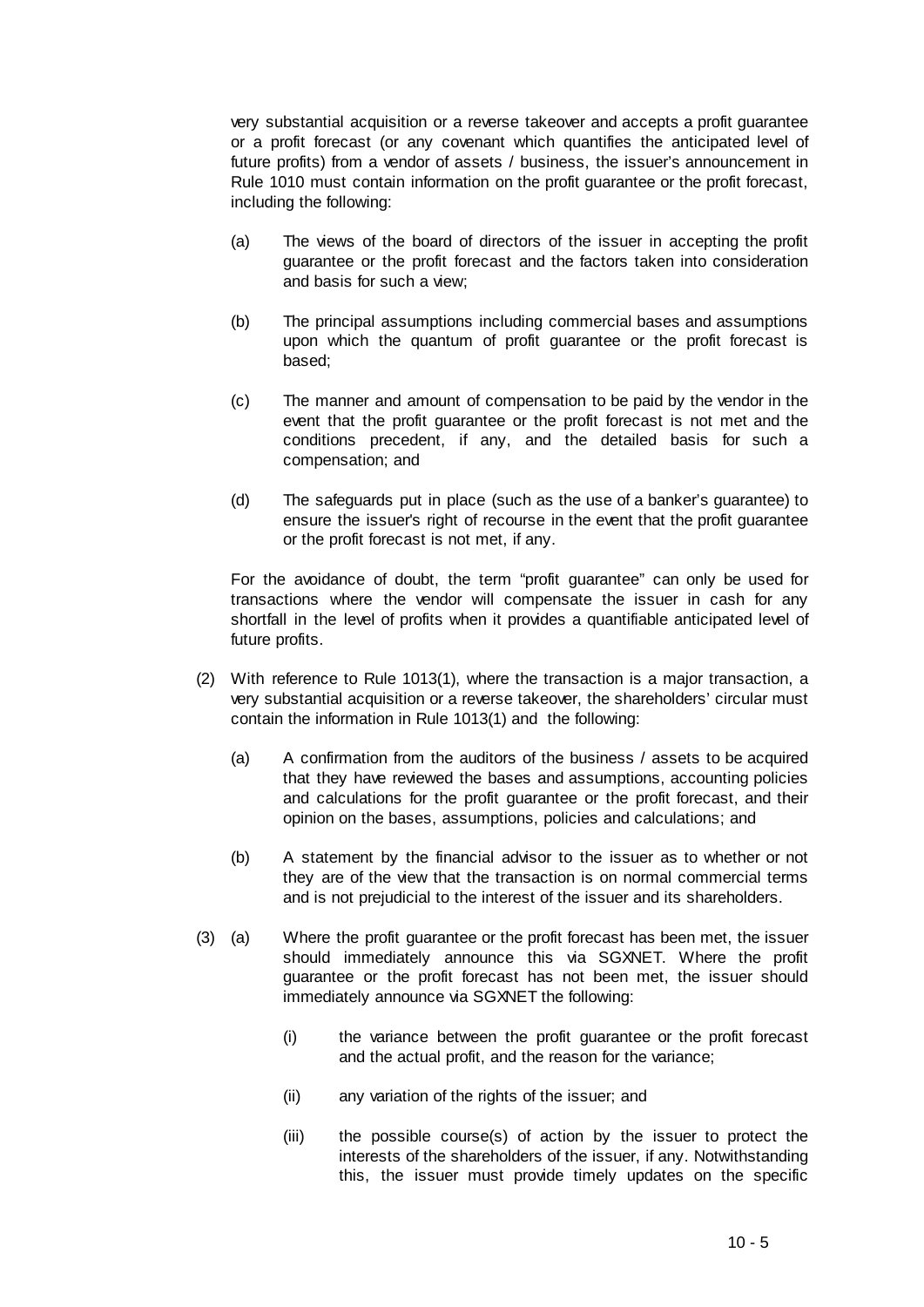course of action including its progress and outcome of the action.

(b) Where there is any material variation or amendment in the terms of the agreement, the issuer must immediately make an announcement of such a variation. Where such a variation prejudices the issuer, the board of directors of the issuer must disclose the basis for the acceptance of such a variation.

### **PART VII MAJOR TRANSACTIONS**

- 1014 (1) Where any of the relative figures as computed on the bases set out in Rule 1006 exceeds:
	- (a) for an acquisition, 75% but is less than 100%; or
	- (b) for a disposal, 50%,

the transaction is classified as a major transaction. The issuer must, after terms have been agreed, immediately announce the information required in Rule 1010, 1011, 1012 and 1013, where applicable.

- (2) A major transaction must be made conditional upon approval by shareholders in general meeting. A circular containing the information in Rule 1010 must be sent to all shareholders. This rule does not apply in the case of an acquisition of profitable assets if the only limit breached is Rule 1006(b). If the major transaction relates to an acquisition or disposal of mineral, oil or gas asset of a mineral, oil or gas company, the circular to shareholders must contain (i) a qualified person's report that is prepared by an independent qualified person who meets the requirements in Rule 442; and (ii) a statement that no material changes have occurred since the effective date of the qualified person's report. The effective date of the qualified person's report must not be more than 6 months from the date of publishing the circular. In the case of a major acquisition, the circular to shareholders must contain a valuation report prepared by an independent qualified person in accordance with the VALMIN Code, SPE-PRMS or an equivalent standard that is acceptable to the Exchange. The effective date of the valuation report must not be more than 6 months from the date of publishing the circular and the contents of the qualified person's report must comply with the requirements as set out in paragraph 5 of Practice Note 4C. The valuation report may form part of the qualified person's report. In ascertaining whether or not the issuer is required to seek shareholders' approval for the transaction, the issuer should refer to the general principles set out in Practice Note 10A. Where the issuer is unclear, the issuer should consult and clarify with the sponsor as soon as possible.
- (3) Where a major transaction is not completed or is rescinded by any party to the transaction due to any reason, the issuer must immediately announce via SGXNET the following:
	- (a) the reasons for the non-completion or rescission of the transaction;
	- (b) the financial impact of the non-completion or rescission on the issuer; and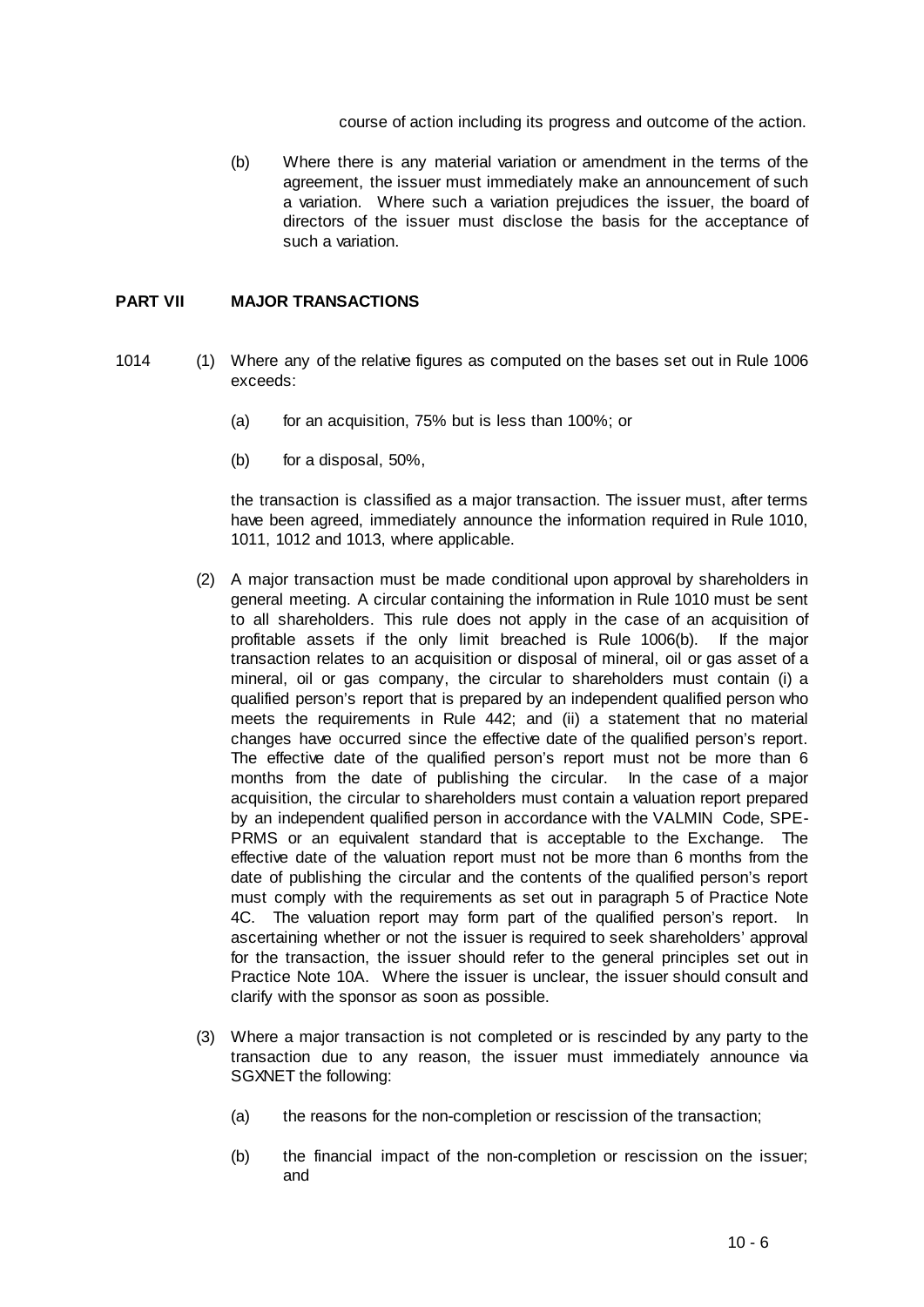- (c) the possible course(s) of action to protect the interests of the shareholders of the issuer. Notwithstanding this, the issuer must provide timely updates on the specific course of action including its progress and outcome.
- (4) If the major transaction relates to an acquisition or disposal of mineral, oil or gas assets of a mineral, oil or gas company, the circular to shareholders required in Rule 1014(2) must contain an independent qualified person's report that meets the requirements in Rule 441.

#### **PART VIII VERY SUBSTANTIAL ACQUISITIONS OR REVERSE TAKEOVERS**

- 1015 (1) (a) Where an acquisition of assets (whether or not the acquisition is deemed in the issuer's ordinary course of business) is one where any of the relative figures as computed on the bases set out in Rule 1006 is 100% or more, or is one which will result in a change in control of the issuer, the transaction is classified as a very substantial acquisition or reverse takeover respectively. An issuer undertaking such a transaction must appoint a full sponsor. The issuer must, after terms have been agreed, immediately announce the following:
	- (i) the information required in Rules 1010, 1011, 1012, and 1013, where applicable; and
	- (ii) the latest two years of historical financial information (of the assets to be acquired) and one year of proforma financial information (of the enlarged group).
	- (b) The acquisition must be made conditional upon the approval of shareholders and, if applicable, the issue of a listing and quotation notice by the Exchange.
	- (2) For very substantial acquisition, the enlarged group must comply with the requirements in Rules 406(3) and (7), Part IX of Chapter 4 and if applicable, Part XII of Chapter 4. The issuer must appoint a competent and independent valuer to value the target business. For the avoidance of doubt, the valuation report for a mineral, oil and gas company must comply with Rules 441 and 442.
	- (3) For reverse takeover, the incoming business and the enlarged group must comply with the following:
		- (a) the requirements in Rule 406, Part IX of Chapter 4 and if applicable, Rule 416 or Part XII of Chapter 4. The issuer must appoint a competent and independent valuer to value the incoming business. For the avoidance of doubt, the valuation report for a mineral, oil and gas company must comply with Rules 441 and 442. With regard to Rule 406(1), the proportion of share capital in public hands must be at least 15% based on the total number of issued shares excluding treasury shares of the enlarged group. Where reference is made to "offer document", it shall mean a shareholders' circular as required pursuant to Rule 1015(2); and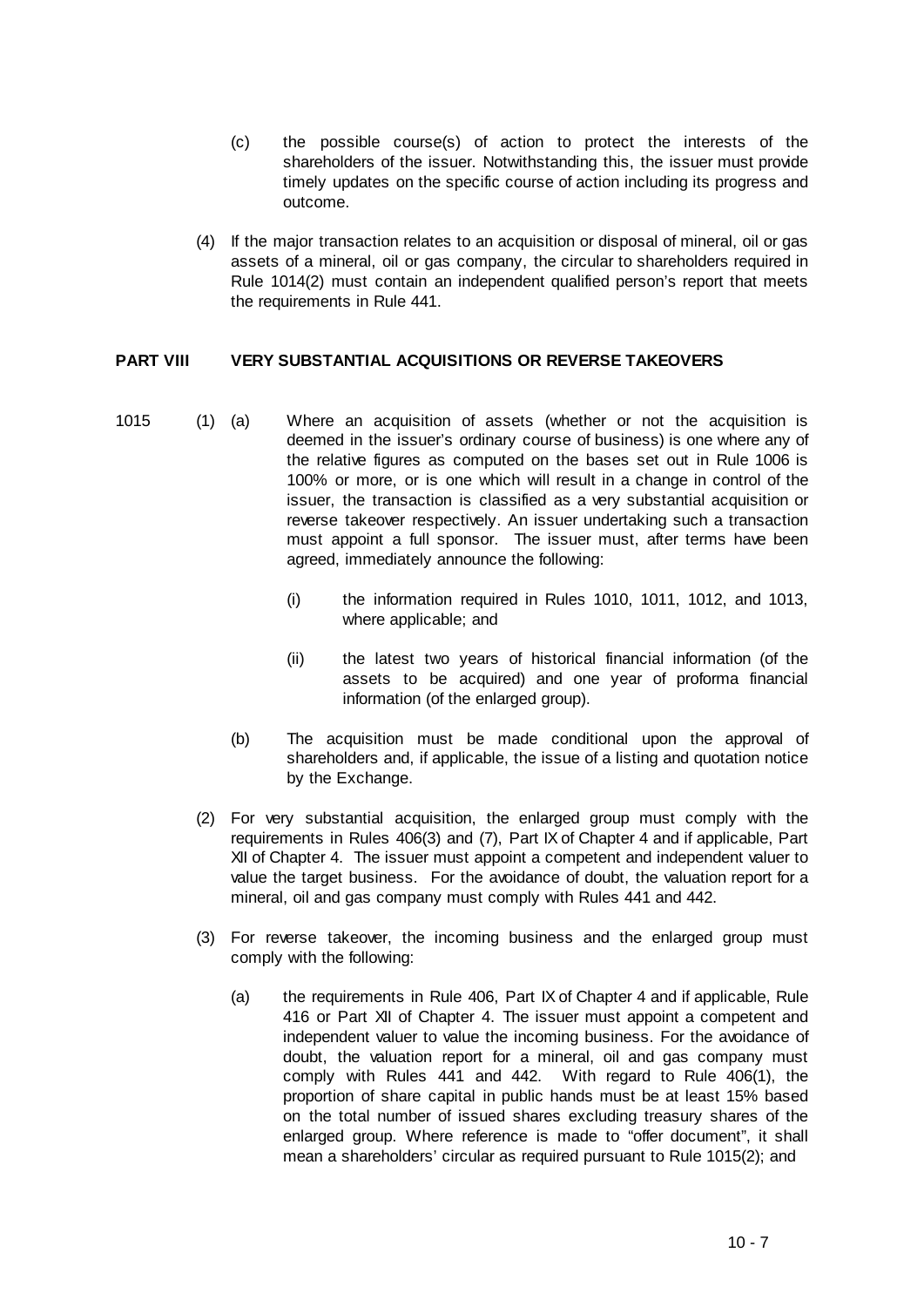- (b) the requirements specified in Rules 420, 421 and 422 or 443 are applicable to:
	- (i) persons who are existing controlling shareholders or who will become controlling shareholders of the issuer as a result of the asset acquisition; and
	- (ii) associates of any person in (i).

Rule 1015(3)(b) is also applicable to very substantial acquisition.

- (c) where the consideration for the acquisition of assets by the issuer is to be satisfied by the issue of shares, the price per share of the issuer after adjusting for any share consolidation must not be lower than S\$0.20.
- ((4) In relation to the assets to be acquired, the shareholders' circular must contain the following:
	- (a) information required by Rules 407, 416, Part XII of Chapter 4, 1010, 1011, 1012 and 1013, where applicable. Where reference is made in Rule 407 to "offer document", it shall mean a shareholders' circular as required pursuant to Rule 1015(2);
	- (b) a statement by the sponsor and each financial adviser in the form set out in Practice Note 12A.
- (5) Unless the Exchange prescribes otherwise, the issuer must comply with the requirements set out in Appendix 4F which sets out the following:
	- (a) the main steps in the very substantial acquisition or reverse takeover process; and
	- (b) documents to be submitted by the sponsor to the Exchange. The sponsor must give the Exchange any additional information or documents which the Exchange requires, either in the particular case or generally.
- (6) The issuer's sponsor must provide the confirmation required in Appendix 10A that the enlarged group is suitable for listing and complies with the Rules.
- (7) The Exchange may suspend the securities of the issuer until:
	- (a) the information required in Rule 1010 has been announced (unless the only information missing is insignificant); and
	- (b) the issuer has met the admission requirements set out in Rule 1015(3)(a).
- (8) Rule 1015 does not apply in the case of an acquisition of profitable asset(s) if the only limit breached is Rule 1006(b).
- (9) Where a very substantial acquisition or reverse takeover is not completed or is rescinded by any party to the transaction due to any reason, the issuer must immediately announce via SGXNET the following: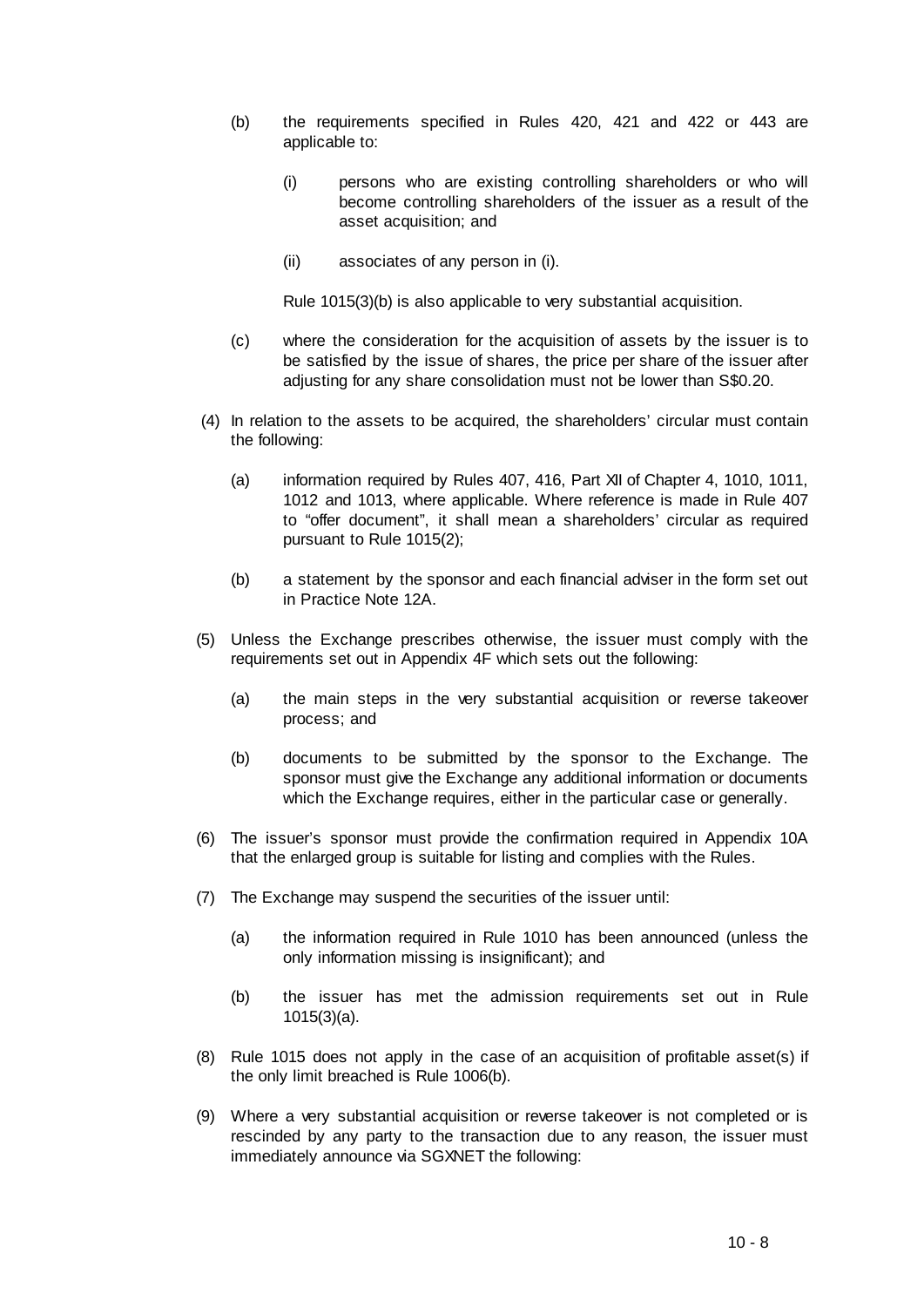- (a) the reasons for the non-completion or rescission of the transaction;
- (b) the financial impact of the non-completion or rescission on the issuer; and
- (c) the possible course(s) of action to protect the interests of the shareholders of the issuer. Notwithstanding this, the issuer must provide timely updates on the specific course of action including its progress and outcome.
- 1016 The Exchange normally applies the same criteria for IPO to reverse takeovers and may modify any requirement in this Chapter or impose additional requirements if it considers it appropriate, taking into account the rationale for the acquisition, the nature of the issuer's business and its track record.

#### 1017 **Cash Companies**

- (1) If the assets of an issuer consist wholly or substantially of cash or short-dated securities, the issuer must consult its sponsor and notify the Exchange. The issuer's securities will normally be suspended. The suspension will remain in force until the issuer has a business which is able to satisfy the Exchange's requirements for a new listing, and all relevant information has been announced. Upon completion of the disposal of its operations and/or assets, the issuer must do the following:
	- (a) Place 90% of its cash and short-dated securities (including existing cash balance and the consideration arising from the disposal(s) undertaken by the issuer) in an account opened with and operated by an escrow agent which is part of any financial institution licensed and approved by the Authority. The amount that is placed in the escrow account cannot be drawn down until the completion of the acquisition of a business which is able to satisfy the Exchange's requirements for a new listing, except for payment of expenses incurred in a reverse takeover approved by shareholders and pro-rata distributions to shareholders; and
	- (b) Provide monthly valuation of its assets and utilisation of cash, and quarterly updates of milestones in obtaining a new business, to the market via SGXNET.

Taking the above compliance into account, the Exchange may allow continued trading in a cash company's securities on a case-by-case basis, subject to:

- (c) Contractual undertakings from the issuer's directors, controlling shareholders, chief executive officer and their associates, to observe a moratorium on the transfer or disposal of all their interests, direct and indirect, in the securities of the issuer; and
- (d) The period of the moratorium must commence from the date the shareholders approve the disposal of business, up to and including the completion date of the acquisition of a business which is able to satisfy the Exchange's requirements for a new listing.
- (2) The Exchange will proceed to remove an issuer from the Official List if it is unable to meet the requirements for a new listing within 12 months from the time